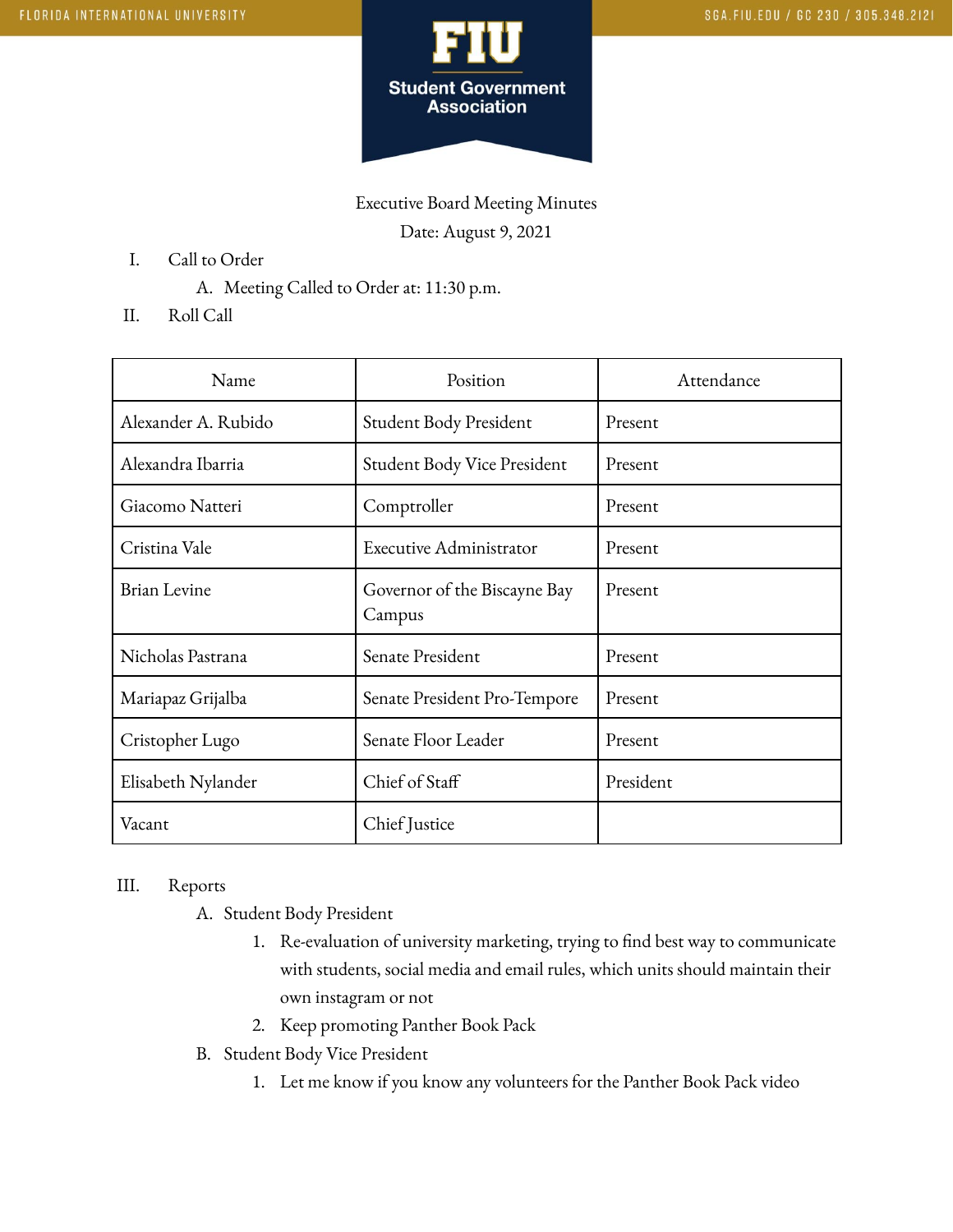- C. Comptroller
	- 1. No report
- D. Executive Administrator
	- 1. Met with Andrew Naylor and Senator Sutton, want to plan SGA Housing event with Ignite go green initiatives and home goods and food drive in late fall
	- 2. Want to implement weekly newsletters
- E. Governor of the Biscayne Bay Campus
	- 1. Week of Welcome pool party Aug 28 at Bayview Pool around 2 PM-4:30PM, Requesting SPC cover DJ, will have photo booth, will have food and trying to get games and set up volleyball court, invited agencies and bureaus
- F. Senate President
	- 1. Committee meeting times for fall have been decided
	- 2. Want to do meet your dean in person in ballrooms mid-end of fall
- G. Senate President Pro-Tempore
	- 1. End of semester newsletter outlining legislation passed and its impact, need to submit publication request by Nov 5
	- 2. Senators at retreat had great ideas, just need help writing legislation
	- 3. Trying to redesign SPOT to be similar to rate my professor going to present mockup to us
	- 4. Working with Jose Toscano for back to FIU marketing campaign
- H. Senate Floor Leader
	- 1. Want training for senate leadership to prep for in person senate
	- 2. Wants to do meet your dean event
- I. Chief of Staff
	- 1. Waiting for cabinet confirmations
	- 2. Meeting with deputy tomorrow to discuss expectations and initiatives
- J. Chief Justice
	- 1. VACANT
- IV. Old Business
	- A.
- V. New Business

A.

- VI. Advisor Reports
	- A. Michelle